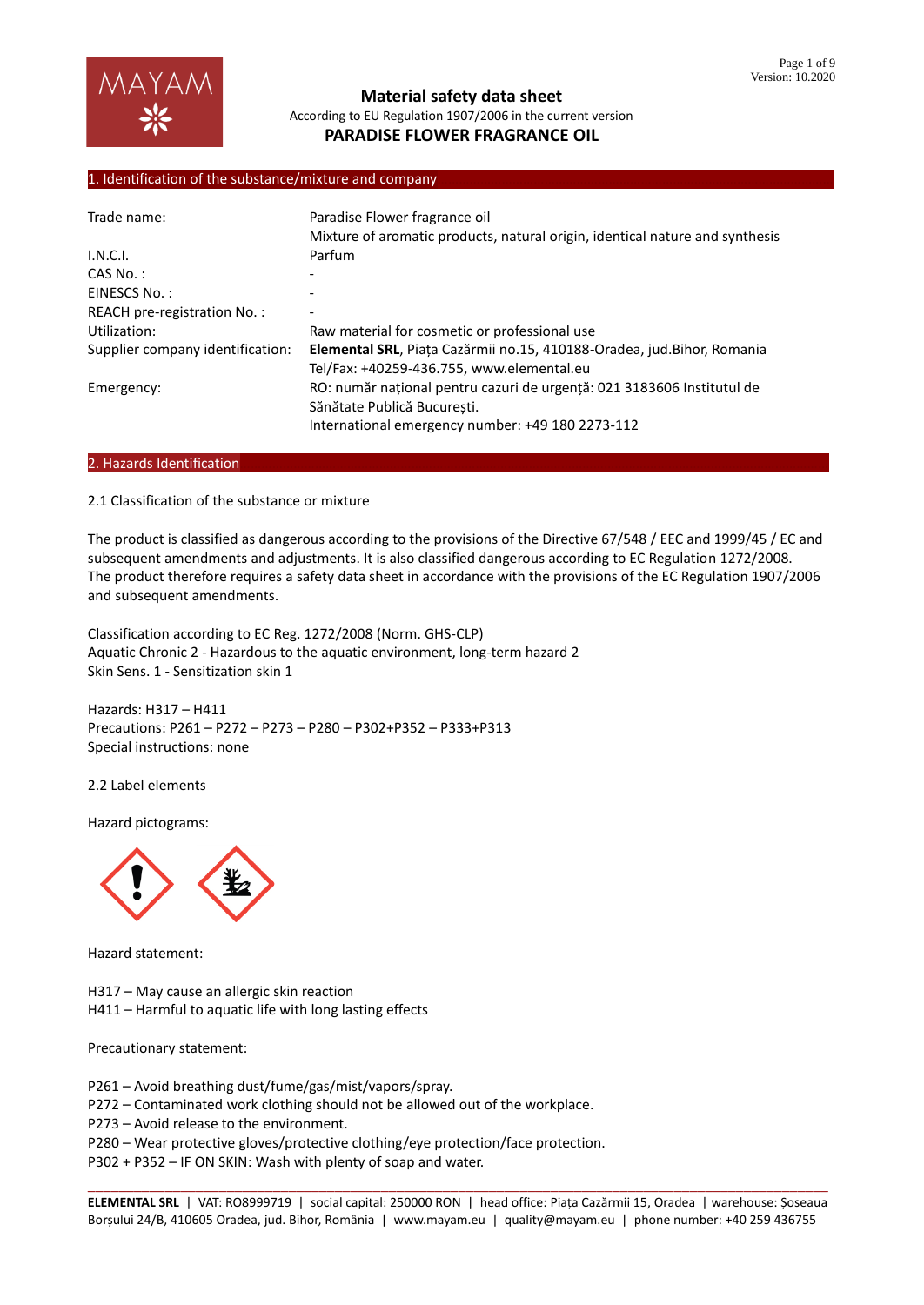

P333 + P313 – If skin irritation or rash occurs: Get medical advice/attention.

Special instructions: none

2.3 Other hazards

None

#### 3. Declaration of ingredients

The product contains the following ingredients:

| <b>Substance</b>     | C.A.S.     | <b>EINECS</b> | <b>Hazard symbols</b>  | Percent % |
|----------------------|------------|---------------|------------------------|-----------|
| Phenoxanol           | 55066-48-3 | 259-461-3     | H302, H373             | $[1-5]$   |
| Galaxolide           | 1222-05-5  | 214-946-9     | H400, H410             | $[1-5]$   |
| Methyl Cedryl Ketone | 32388-55-9 | 251-020-3     | H317, H400, H410       | $[1-5]$   |
| Florol               | 63500-71-0 | 405-040-6     | H319                   | $[0-1]$   |
| Triplal              | 68039-49-6 | 268-264-1     | H315, H317, H319, H412 | $[0-1]$   |
| Allyl Alpha-Ionone   | 79-78-7    | 201-225-9     | H317, H411             | $[0-1]$   |

#### 4. First aid measures………………………………………………………………………………………………………………………………………………………

#### 4.1 Description of first aid measures

In general, in case of doubt or if symptoms persist, always call a doctor. General advice: Move out of the danger zone. Show this safety data sheet to the doctor in attendance. Do not leave the victim unattended.

In case of contact with skin: Remove contaminated clothing and wash skin thoroughly with soap and water. Beware of the product that may remain between the skin and clothing, watch, shoes ... In case of an allergic reaction, consult a doctor. When the contaminated area is large and / or if skin lesions appear, seek medical attention.

In case of contact with eyes: Rinse with plenty of water for at least 15 minutes (while holding eyelids apart). Seek medical attention if irritation persists or if tissue damage occurs.

In case of inhalation: Take the person to fresh air, if difficulty of breathing persists, seek medical attention.

In case of ingestion: Do not swallow. If a small quantity is swallowed (no more than one mouthful), rinse the mouth with water and consult a doctor. Seek immediate medical attention and show the label to the physician. In the event of accidental ingestion seek medical attention.

4.2 Main symptoms and effects, both acute and delayed Take into account the hazard and precautionary statements.

4.3 Indication to consult a physician immediately or any special treatments

Skin contact: Wash off immediately with plenty of soap and water, then rinse with clear water.

Eye contact: Rinse with plenty of water (15 minutes with open eyelids) then wash with an eye lotion. In case of cloudy vision, consult an ophthalmologist.

In case of ingestion: If symptoms persist, consult a doctor.

Contaminated clothing: Remove contaminated clothing and only reuse it after decontamination.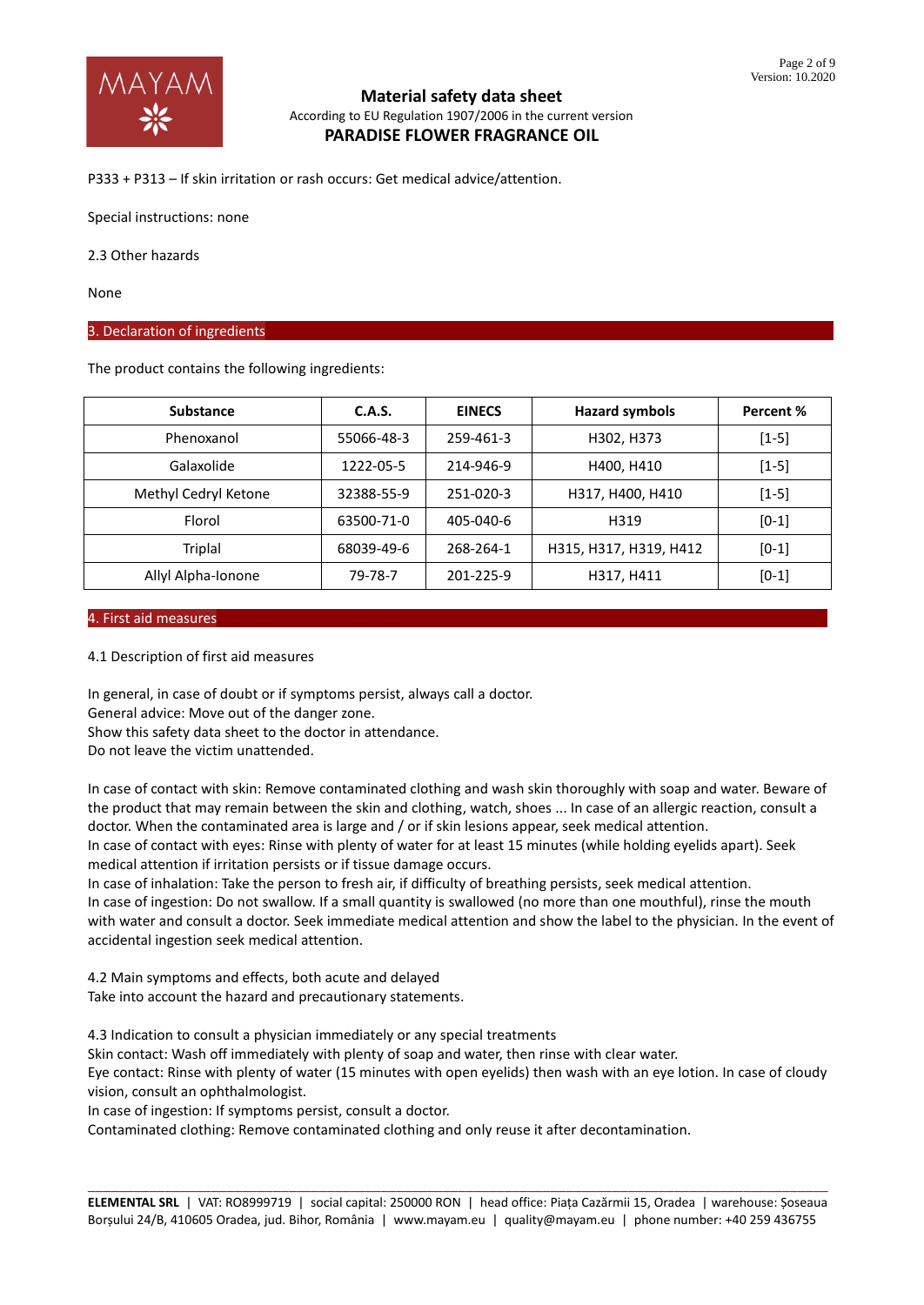

#### 5. Fire fighting measures

5.1 Means of extinction

Suitable extinguishing media In case of fire, use:

- Dry chemical powder
- Alcohol resistant foam
- Carbon dioxide (CO2)
- Water spray or water mist

Unsuitable extinguishing media In case of fire, do not use: - Water jet

Do not inhale the fumes. In case of insufficient ventilation, wear suitable respiratory protection.

5.2 Special hazards arising from the substance or mixture

Flammability class: the product is not flammable. A fire will often produce a thick black smoke. Exposure to decomposition products can involve health risks.

Do not inhale the smoke. In the event of fire, the following may form: - Carbon monoxide (CO) - Carbon dioxide (CO2) Prevention: no smoking, no open flame

5.3 Recommendations for fire-fighters

Never use a direct water jet.

Special protective equipment for fire-fighters: Wear self-contained breathing apparatus for fire-fighting, if necessary. Additional information: Standard procedure for chemical fires.

Use extinguishing media appropriate to local conditions and the surrounding environment.

#### 6. Accidental release measures

6.1 Personal precautions, protective devices and emergency procedures

Refer to the protective measures listed in sections 7 and 8

For non-emergency personnel:

- Wear appropriate protective equipment (section 8) to prevent skin contamination, eyes and personal clothing;

- Remove sources of ignition, ventilate sufficiently

- Evacuate the area if necessary or contact an expert

For emergency personnel:

Emergency personnel will be equipped with appropriate personal protective equipment (Refer to section 8).

6.2 Environmental precautions

Prevent the product from entering drains, superficial drains, groundwater and confined areas. In case of such contamination inform the competent authorities.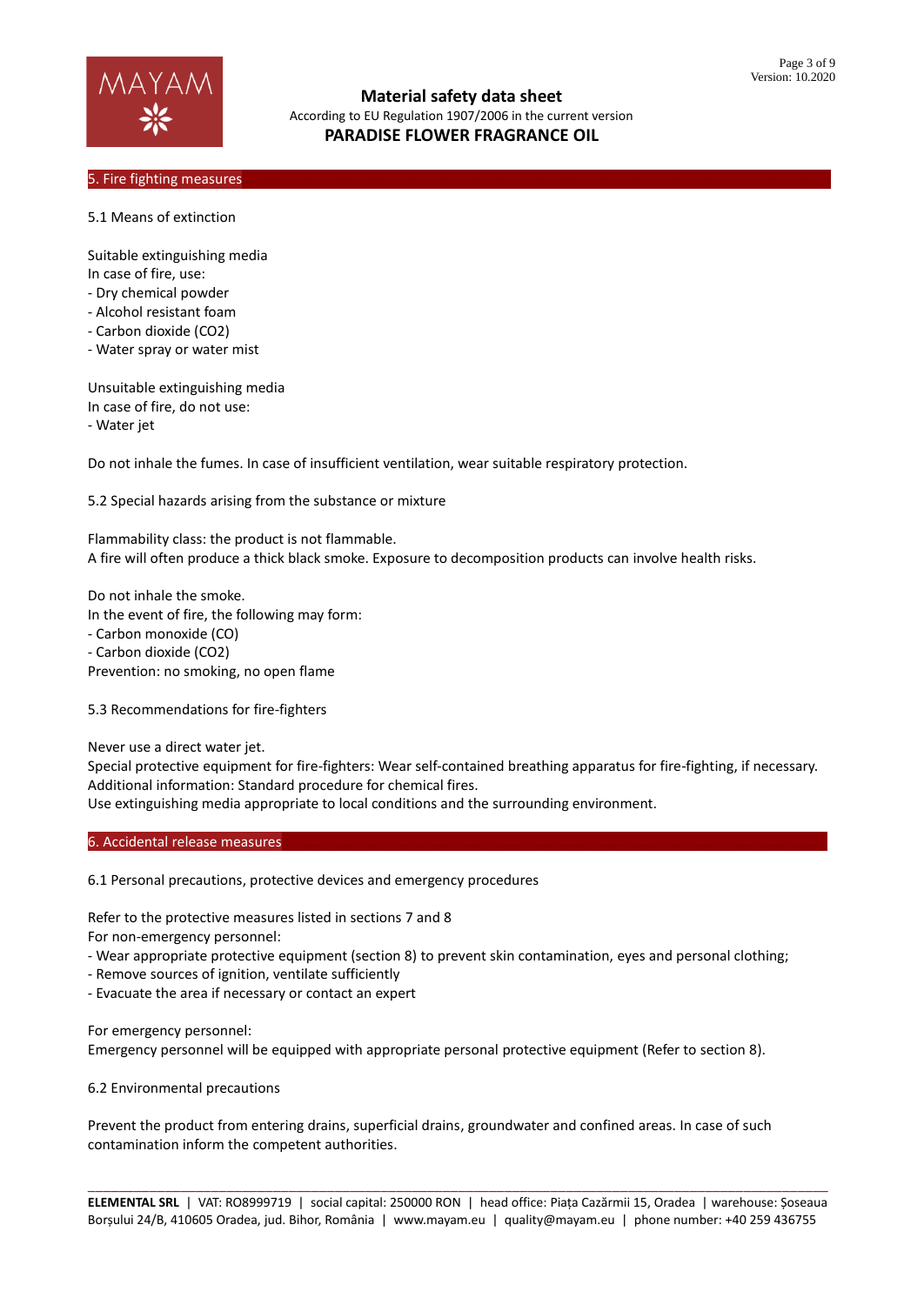

6.3 Methods and materials for containment and remediation

Absorb spilled product with inert absorbent material (sand, vermiculite, diatomaceous earth). Collect most of the resulting material and deposit it in containers for disposal. Prevent entry into sewers or waterways.

6.4 Reference to other sections

No data available

#### 7. Handling and storage

7.1 Precautions for safe handling

Use in well-ventilated places. Do not eat, drink or smoke during use product handling. Always wash your hands before and after use. Use protective clothing.

Close container after use. Wash your hands after every use. Remove and wash contaminated clothing before reuse. Do not inhale vapors / dust. Do not eat, drink or smoke in the work areas. Reproduce the labeling if decanting into another container.

Fire prevention: Never vacuum up this material. Prohibit access to unauthorized personnel. Recommended equipment and procedures: For personal protection, see section 8. Observe the precautions indicated on the label as well as the labor protection regulations. Prohibited equipment and procedures: It is forbidden to smoke, eat and drink in the premises where the material is used.

7.2 Conditions for safe storage, including any incompatibilities

Avoid unnecessary exposure. Keep away from food. Store in well-filled, tightly closed containers, away from any heat source, extreme temperatures or direct sunlight. Do not reuse empty containers. Keep the closed containers when not in use. Respect the general rules of incompatibility with regard to storage.

7.3 Specific end uses No data available

#### 8. Exposure controls / personal protection

8.1 Control parameters

No data available

8.2 Exposure controls



Use clean and properly maintained personal protective equipment.

Store personal protective equipment in a clean place away from the work area.

When using, do not eat, drink or smoke. Remove and wash contaminated clothing before reuse. Ensure adequate ventilation, especially in confined areas.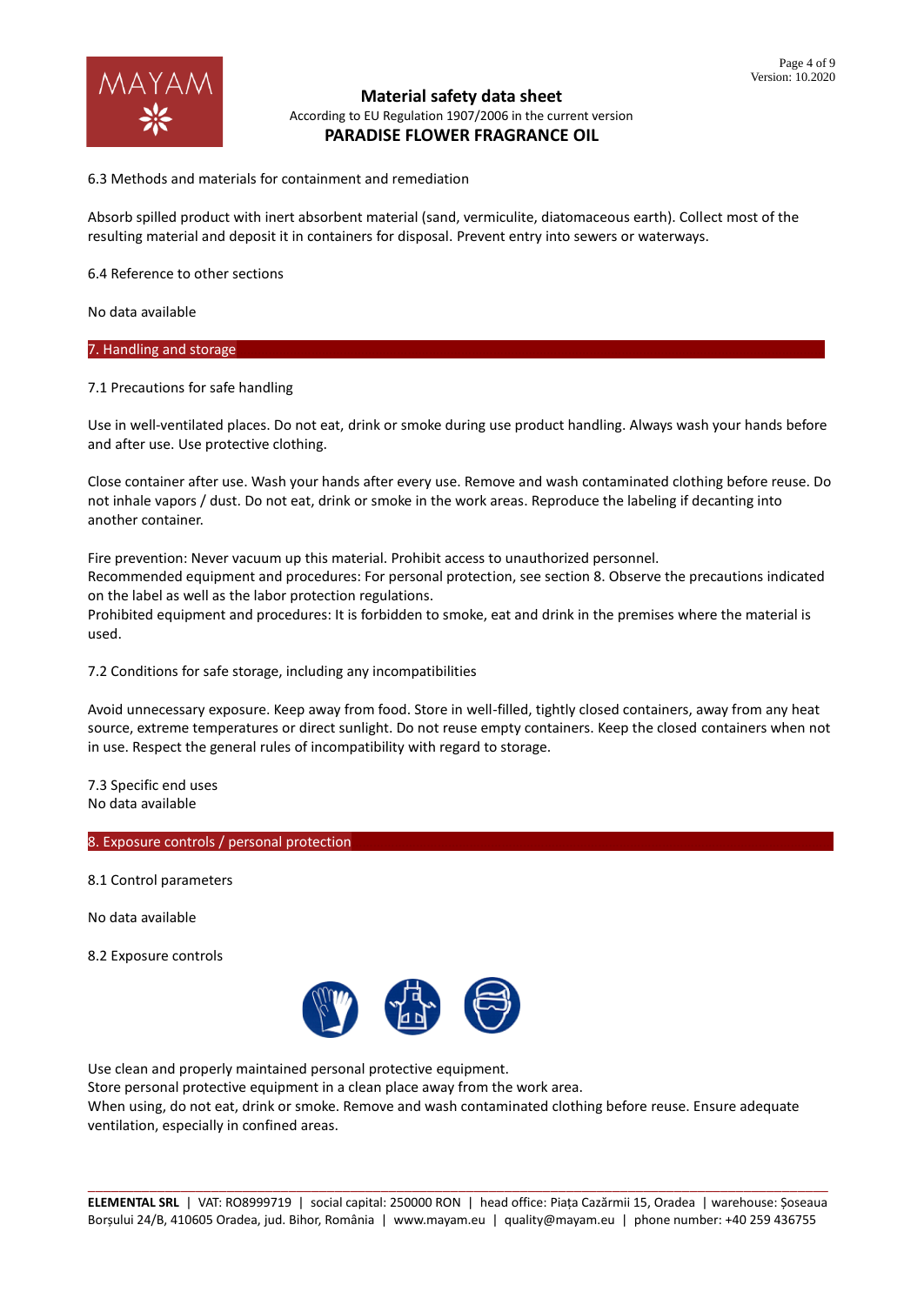

Hand protection: Protect hands with category I work gloves (ref. Directive 89/686 / EEC and standard EN 374) such as latex, PVC or equivalent.

Skin protection: Avoid contact with the skin. Wear chemical protective clothing impervious to liquids (type 3) conform to standard NF EN14605 to avoid any contact with the skin. If there is a risk of splashing, wear chemical protective clothing (type 6) in accordance with NF EN13034 standard to avoid any contact with the skin. Staff personnel will wear a regularly cleaned work uniform. Wash with soap and water after removing protective clothing.

Respiratory protection: In the absence of adequate ventilation, wear self-contained breathing apparatus.

Eye protection: Avoid contact with eyes. Use eye protection designed against splashing liquid. Before any handling, it is necessary to wear safety glasses in accordance with the NF standard EN166.

#### 9. Physical and chemical properties

9.1 Information on physical and chemical properties

Appearance: Liquid Color: Colorless to yellow Odor: Flowery Relative density (d20/20): [1.1200 ; 1.1600] Refractive index at 20°C: [1.4200 ; 1.4600] Flash point (°C): >120 °C

9.2 Other information None

10. Stability and reactivity

Stable under normal conditions of use.

10.1 Responsiveness No dangerous reactions known.

10.2 Chemical stability No data available

10.3 Possibility of dangerous reactions No data available

10.4 Conditions to avoid No data available

10.5 Incompatible materials No data available

10.6 Hazardous decomposition products Thermal decomposition / conditions to be avoided: No decomposition if used according to specifications. Hazardous decomposition products: No dangerous decomposition products known.

11. Toxicological information

11.1 Information on toxicological effects

\_\_\_\_\_\_\_\_\_\_\_\_\_\_\_\_\_\_\_\_\_\_\_\_\_\_\_\_\_\_\_\_\_\_\_\_\_\_\_\_\_\_\_\_\_\_\_\_\_\_\_\_\_\_\_\_\_\_\_\_\_\_\_\_\_\_\_\_\_\_\_\_\_\_\_\_\_\_\_\_\_\_\_\_\_\_\_\_\_\_\_\_\_\_\_\_ **ELEMENTAL SRL** | VAT: RO8999719 | social capital: 250000 RON | head office: Piața Cazărmii 15, Oradea | warehouse: Șoseaua Borșului 24/B, 410605 Oradea, jud. Bihor, România | www.mayam.eu | quality@mayam.eu | phone number: +40 259 436755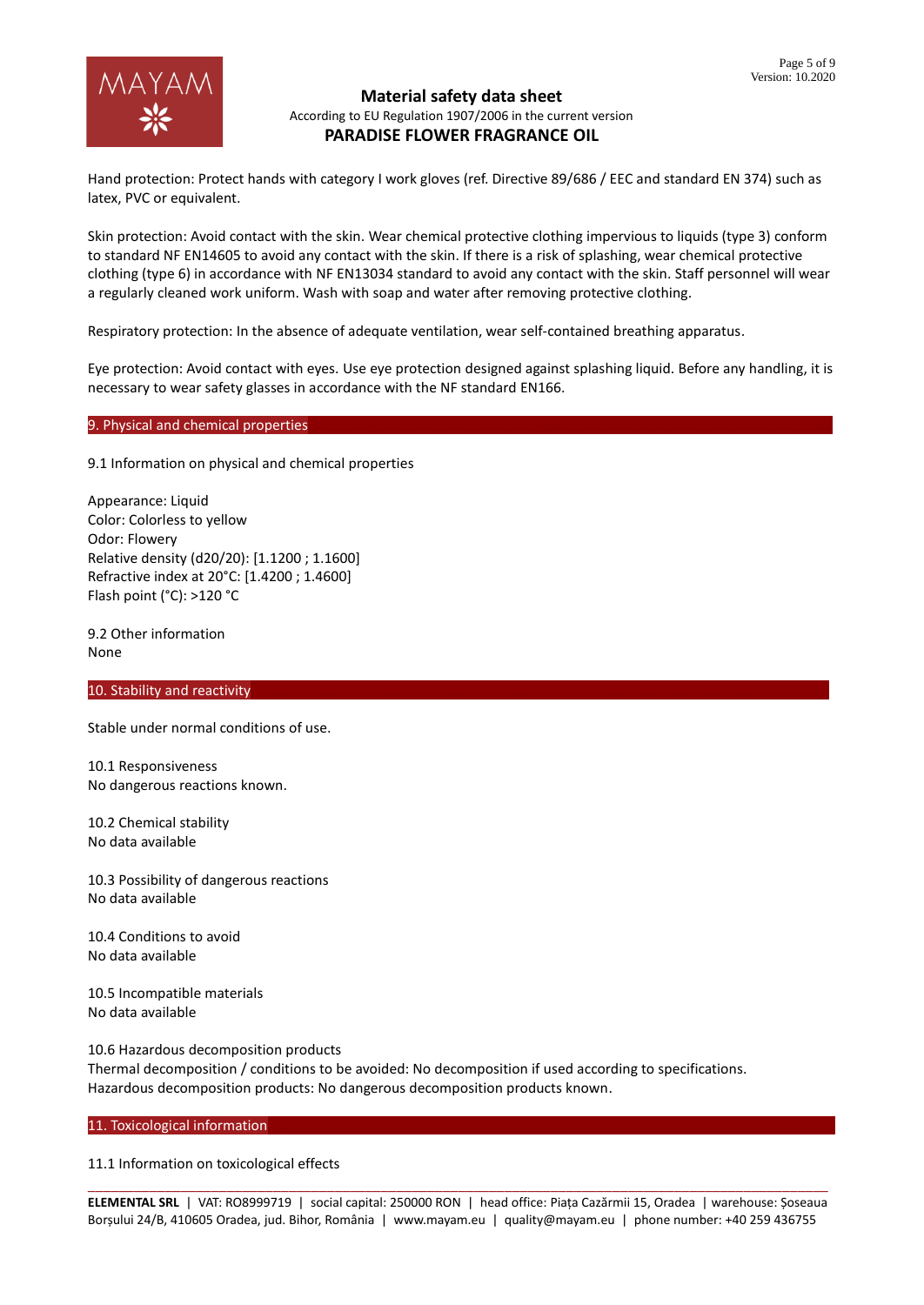

Toxicological information: No data available. Acute Toxicity Information: Oral (mg / kg): Not classified Inhalation (mg / kg): Not determined Dermal (mg / kg): Not classified

#### 12. Ecological information

12.1 Toxicity

Do not leave the product, even diluted or in great quantity, penetrate the ground water, water or the drains.

12.2 Persistence and degradability No data available

12.3 Bioaccumulation potential No data available

12.4 Ground mobility No data available

12.5 Results of PBT and vPvB assessment No data available

12.6 Other adverse effects No data available

13. Disposal considerations

13.1 Waste treatment methods

The product must not be disposed of with household garbage. Do not throw waste into the sewer. Do not contaminate ponds, waterways or sewers with product residues, chemicals or packaging already in use. Send to a company licensed to handle waste.

Contaminated packaging: Empty the remains. Dispose of as unused product. Do not reuse empty containers. Comply with local regulations.

# 14. Transport information ADR/RID  $\bigwedge \bigvee V$  | IMDG  $\bigwedge \bigvee V$  | IATA

14.1 UN number ADR: 3082 (Tunnel restriction code: E) IMDG: 3082 IATA: 3082 Customs Code: 3302909000

\_\_\_\_\_\_\_\_\_\_\_\_\_\_\_\_\_\_\_\_\_\_\_\_\_\_\_\_\_\_\_\_\_\_\_\_\_\_\_\_\_\_\_\_\_\_\_\_\_\_\_\_\_\_\_\_\_\_\_\_\_\_\_\_\_\_\_\_\_\_\_\_\_\_\_\_\_\_\_\_\_\_\_\_\_\_\_\_\_\_\_\_\_\_\_\_ **ELEMENTAL SRL** | VAT: RO8999719 | social capital: 250000 RON | head office: Piața Cazărmii 15, Oradea | warehouse: Șoseaua Borșului 24/B, 410605 Oradea, jud. Bihor, România | www.mayam.eu | quality@mayam.eu | phone number: +40 259 436755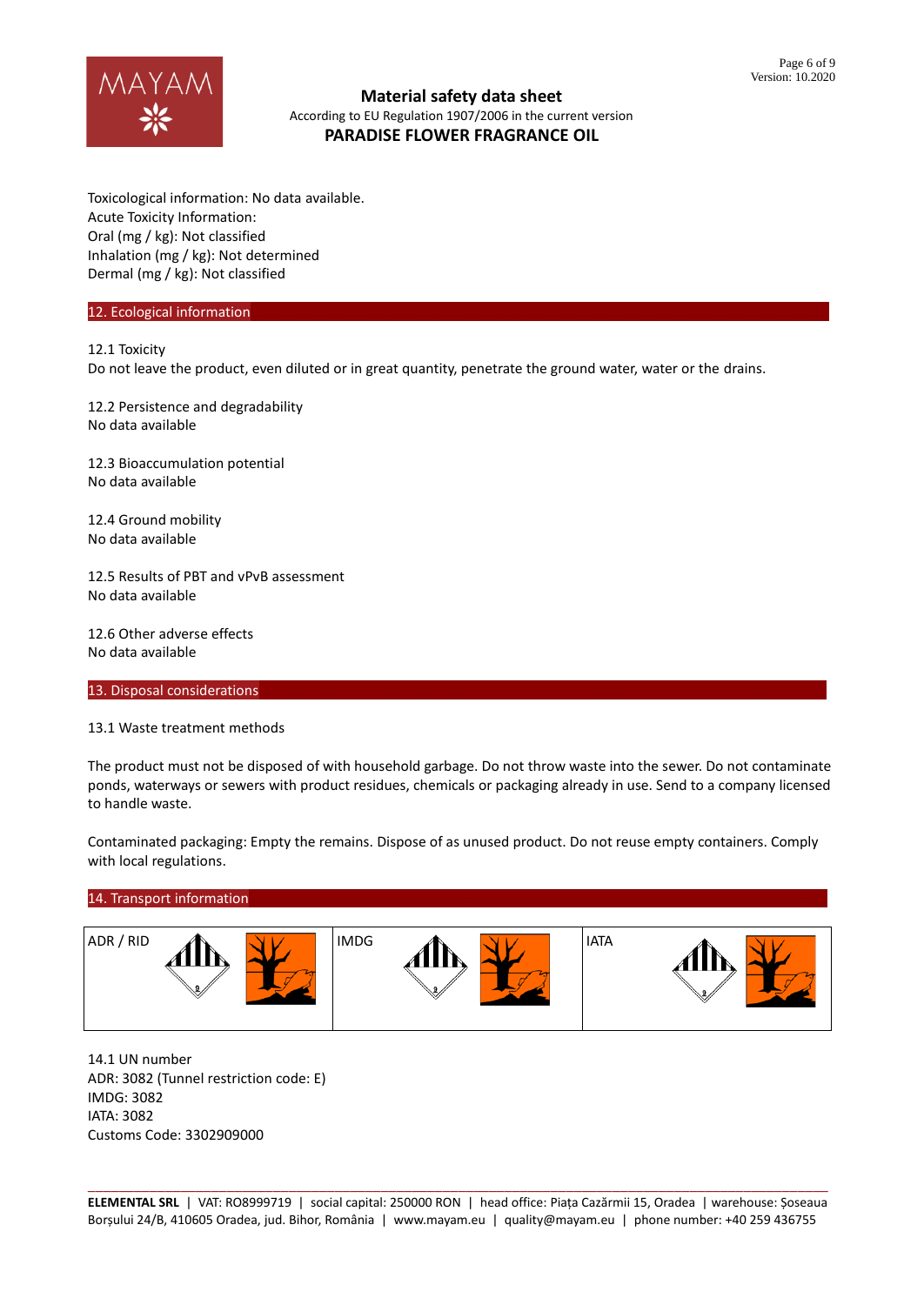

# **Material safety data sheet** According to EU Regulation 1907/2006 in the current version

## **PARADISE FLOWER FRAGRANCE OIL**

14.2 UN shipping name ADR: ENVIRONMENTALLY HAZARDOUS SUBSTANCE, LIQUID, N.O.S. (1,3,4,6,7,8-Hexahydro-4,6,6,7,8,8 hexamethylcyclopenta-gamma-2-benzopyran) IMDG: ENVIRONMENTALLY HAZARDOUS SUBSTANCE, LIQUID, N.O.S. (1,3,4,6,7,8-Hexahydro-4,6,6,7,8,8 hexamethylcyclopenta-gamma-2-benzopyran) IATA: ENVIRONMENTALLY HAZARDOUS SUBSTANCE, LIQUID, N.O.S. (1,3,4,6,7,8-Hexahydro-4,6,6,7,8,8 hexamethylcyclopenta-gamma-2-benzopyran)

14.3 Class of danger for transport  $ADR \cdot 9$ IMDG: 9 IATA: 9

14.4 Packing group ADR: III IMDG: III IATA: III

14.5 Environmental hazards IMDG: Marine Pollutant

14.6 Special precautions for users Not applicable

14.7 Transport in bulk according to Annex II of MARPOL 73/78 and the IBC code Not applicable

#### 15. Regulatory information

15.1 Regulations and legislation on health, safety and environment specific to the substance or mixture Class of water contamination (Germany): WGK

15.2 Chemical safety assessment. No data available

#### 16. Additional information

16.1 Abbreviations:

\_\_\_\_\_\_\_\_\_\_\_\_\_\_\_\_\_\_\_\_\_\_\_\_\_\_\_\_\_\_\_\_\_\_\_\_\_\_\_\_\_\_\_\_\_\_\_\_\_\_\_\_\_\_\_\_\_\_\_\_\_\_\_\_\_\_\_\_\_\_\_\_\_\_\_\_\_\_\_\_\_\_\_\_\_\_\_\_\_\_\_\_\_\_\_\_ ADR: European Agreement concerning the International Carriage of Dangerous Goods by Road. CAS: Chemical Abstracts Service (division of the American Chemical Society). CLP: Classification, Labeling, Packaging. DNEL: Derived No Effect Level. EINECS: European Inventory of Existing Commercial Chemical Substances. GHS: Globally Harmonized System of Classification and Labeling of Chemicals. IATA: International Air Transport Association. IATA-DGR: Dangerous Goods Regulation by the "International Air Transport Association" (IATA). ICAO: International Civil Aviation Organization. ICAO-TI: Technical Instructions by the "International Civil Aviation Organization" (ICAO). IMDG: International Maritime Code for Dangerous Goods. INCI: International Nomenclature of Cosmetic Ingredients. LTE: Long-term exposure. PNEC: Predicted No Effect Concentration.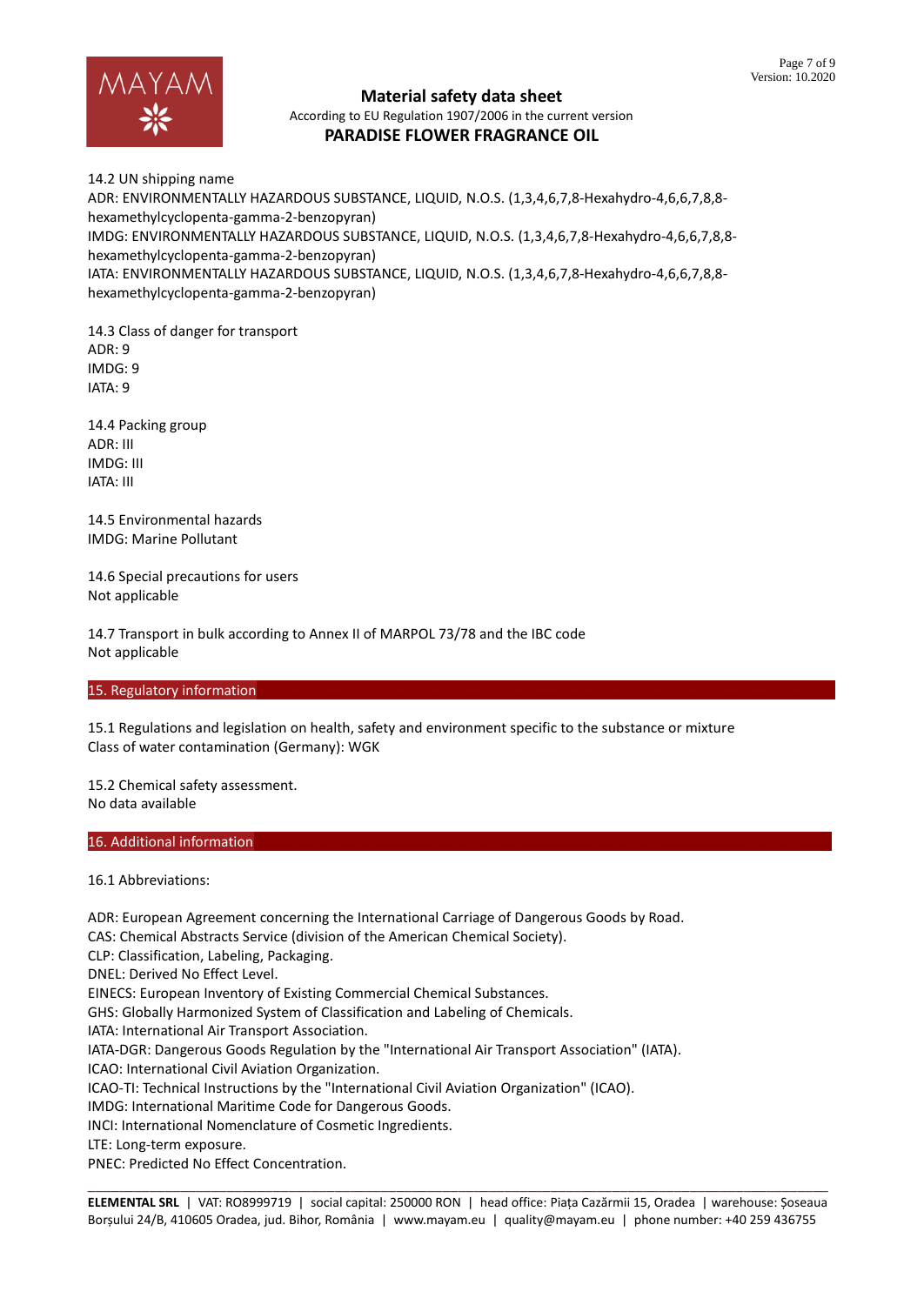

# **Material safety data sheet**

According to EU Regulation 1907/2006 in the current version **PARADISE FLOWER FRAGRANCE OIL**

RID: Regulation Concerning the International Transport of Dangerous Goods by Rail. STE: Short-term exposure. STEL: Short Term Exposure limit. STOT: Specific Target Organ Toxicity.

16.2 Full text of the H phrases mentioned in point 3:

- H302 Harmful if swallowed.
- H315 Causes skin irritation.
- H317 May cause an allergic skin reaction.
- H319 Causes serious eye irritation.
- H373 May cause damage to organs through prolonged or repeated exposure.
- H400 Very toxic to aquatic life.
- H410 Very toxic to aquatic life with long lasting effects.
- H411 Toxic to aquatic life with long lasting effects.
- H412 Harmful to aquatic life with long lasting effects.

#### **DECLARATION OF ALLERGENS**

7th Amendment to Directive 76/768/EC, annex III, part I (2003/15/EC)

| <b>I.N.C.I.</b>                                           | C.A.S.         | %                        |
|-----------------------------------------------------------|----------------|--------------------------|
| Alpha-Hexyl cinnamic aldehyde (HCA)                       | 101-86-0       |                          |
| Amyl cinnamic alcohol                                     | 101-85-9       |                          |
| Amyl cinnamic aldehyde (ACA)                              | 122-40-7       | $\overline{a}$           |
| Anisyl alcohol                                            | 105-13-5       |                          |
| Benzyl salicylate                                         | 118-58-1       |                          |
| Benzyl benzoate                                           | 120-51-4       | $\overline{\phantom{0}}$ |
| Benzyl cinnamate                                          | 103-41-3       |                          |
| Benzyl alcohol                                            | $100 - 51 - 6$ | 0,0031                   |
| Cinnamic alcohol                                          | 104-54-1       |                          |
| Cinnamic aldehyde                                         | 104-55-2       |                          |
| Citral                                                    | 5392-40-5      |                          |
| Citronellol                                               | 106-22-9       |                          |
| Coumarin (2p-1-benzopyran-2-one)                          | $91 - 64 - 5$  | $\overline{\phantom{0}}$ |
| d-Limonene                                                | 5989-27-5      |                          |
| Eugenol                                                   | $97 - 53 - 0$  |                          |
| Farnesol                                                  | 4602-84-0      | $\overline{\phantom{0}}$ |
| Geraniol                                                  | $106 - 24 - 1$ | 0,0001                   |
| Lyral (Hydroxymethylpentyl cyclohexene carbaldoxaldehyde) | 31906-04-4     |                          |
| Hydroxycitronellal                                        | 107-75-5       | $\overline{\phantom{0}}$ |
| Isoeugenol                                                | $97 - 54 - 1$  |                          |
| alpha-Iso-methyl ionone                                   | 127-51-5       | 0,0025                   |

\_\_\_\_\_\_\_\_\_\_\_\_\_\_\_\_\_\_\_\_\_\_\_\_\_\_\_\_\_\_\_\_\_\_\_\_\_\_\_\_\_\_\_\_\_\_\_\_\_\_\_\_\_\_\_\_\_\_\_\_\_\_\_\_\_\_\_\_\_\_\_\_\_\_\_\_\_\_\_\_\_\_\_\_\_\_\_\_\_\_\_\_\_\_\_\_ **ELEMENTAL SRL** | VAT: RO8999719 | social capital: 250000 RON | head office: Piața Cazărmii 15, Oradea | warehouse: Șoseaua Borșului 24/B, 410605 Oradea, jud. Bihor, România | www.mayam.eu | quality@mayam.eu | phone number: +40 259 436755